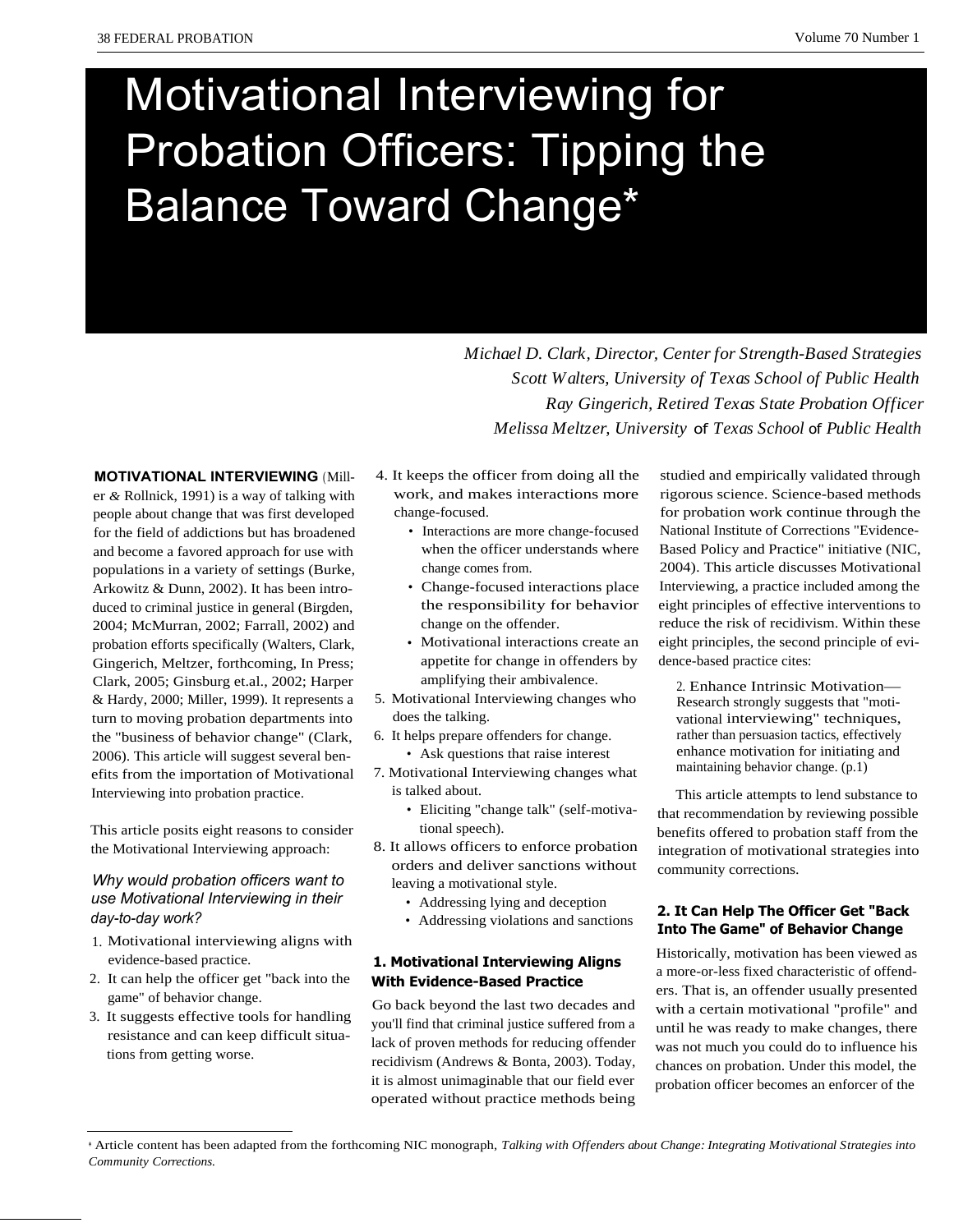court's orders, but not necessarily an active participant in the behavior change of the offender. One officer described his role:

The defendant, in consultation with his lawyer, negotiates for the consideration of probation supervision (and conditions) in lieu of jail time. In our initial meeting, and throughout our work together, I tell the probationer what is expected of him and make it clear what the penalties will be should he fail to comply. We have regular meetings to verify that he is making progress on his conditions and I answer any questions he might have. If he breaks the law or shows poor progress on his conditions, I see to it that appropriate sanctions are assessed. Throughout the process, the probationer is well aware of the behavior that might send him to jail, and if he ends up there, it's his own behavior that gets him there.

Reflected in this statement is an officer who is essentially cut out of the change process, except as an observer. However, recent evidence suggests there may be quite a lot that an officer can do to influence probationer's chances of successfully completing probation. Motivational Interviewing places staff "back in the game" of behavior change.

# **3. It Suggests Effective Tools For Handling Resistance And Can Keep** Difficult Situations From Getting Worse

Since motivation has been viewed more like a fixed offender trait, it has been thought that if offenders enter probation departments displaying little motivation, then the best strategy is to attempt to break through the probationer's denial, rationalization, and excuses.

- You've got a problem.
- You have to change.
- You better change or else!

Space prohibits a review of the many studies (Miller & Rollnick, 2002; Hubble, Duncan & Miller, 1999) that find a confrontational counseling style limits effectiveness. One such study (Miller, Benefield and Tonnigan, 1993) is telling. This study found that a directive-confrontational counselor style produced twice the resistance and only half as many "positive" client behaviors as did a supportive, client-centered approach. The researchers concluded that *the more staff confronted, the more the clients drank at twelve-month follow up.* Problems are compounded as a confrontational style not

only pushes success away, but can actually make matters *worse.* Although many probation staff rightly object, "We're not counselors!—our job is to enforce the orders of the court," this claim only serves to highlight the need for strategies to help staff get back in the game of behavior change.

Other staff shy away from a heavy-handed approach, using instead a logical approach that employs advice or reasoning.

- Why don't you just...
- Do you know what this behavior is doing to you?
- Here's how you should go about this...

Unfortunately, both of these approaches can end up decreasing motivation. When these methods fail to begin behavior change, officers will ramp up their energy and begin to push—only to find the offender pushes back. Staff escalates the confrontation or reasoning, only to find the offender has escalated as well. Locking horns creates a downward spiral that satisfies neither. Research finds that when we push for change, the typical offender response is to defend the problem behavior.

- "You've got a problem"/"No, I don't"
- "Why don't you...."/"That won't work for me"
- "You better change or else!"/"Take your best shot!"

We clearly don't want to create a situation where the offender is only defending the "don't change" side of the equation. Part of the equation involves using known techniques to draw out more positive talk, while the other part of the equation is having a collaborative style where offenders feel more comfortable talking about change. For instance, research suggests that characteristics of the staff person—even in a brief interaction—can determine the motivation, and subsequent outcome, of the offender.

# 4. **It Keeps The Officer From Doing All The Work, And Makes Interactions More Change-Focused**

## *Interactions are more change-focused when the officer understands where change comes from.*

Staff trained in Motivational Interviewing can turn away from a confrontational style or logic-based approaches as they become knowledgeable of the process of behavior change. Many in probation believe that the catalysts for change are the services provided to the offender, whether these involve treatment, the threat of punishment, advice, education or "watching them" and monitoring their activities. These conditions and services represent only part of the picture—and not necessarily the most important part. Research finds that long-term change is more likely to occur for *intrinsic* reasons (Deci & Ryan, 1985). Often the things that we assume would be motivating to the offender simply aren't. Thus, motivation is, in part, a process of finding out what things are valued and reinforcing to the individual probationer.

# *Change-focused interactions place the responsibility for behavior change on the offender.*

We use an attractive (and accurate) phrase when training the Motivational Interviewing approach, "When Motivational Interviewing is done correctly it is the offender who voices the arguments for change." So, how does the officer do this? The first step in getting the offender thinking and talking about change is establishing an empathic and collaborative relationship. Staff can watch and listen to find out what the person values and if their current behavior is in conflict with these deeply-held values. Motivational Interviewing calls our attention to this key idea:

It is discrepancy that underlies the perceived importance of change: no discrepancy, no motivation. The discrepancy is generally between present status and a desired goal, between what is happening and how one would want things to be (one's goals).

If there is a rift between what one values and current behavior, this gap is called "discrepancy." It is within this gap that the material will be found for amplifying *the offender's own reasons for change.* When working with offenders who see no problem with their illegal behavior, it is essential that an officer have the skills to create an "appetite" for change. Creating this appetite for change involves creating ambivalence.

# *Motivational interactions create an appetite for change in offenders by amplifying their ambivalence.*

Motivational Interviewing assumes a certain degree of offender ambivalence (I should change, but I don't want to). They literally feel two ways about the problem. To consider the Stage of Change theory (Prochaska & DiClemente, 1983) some probationers will enter our courts in the precontemplation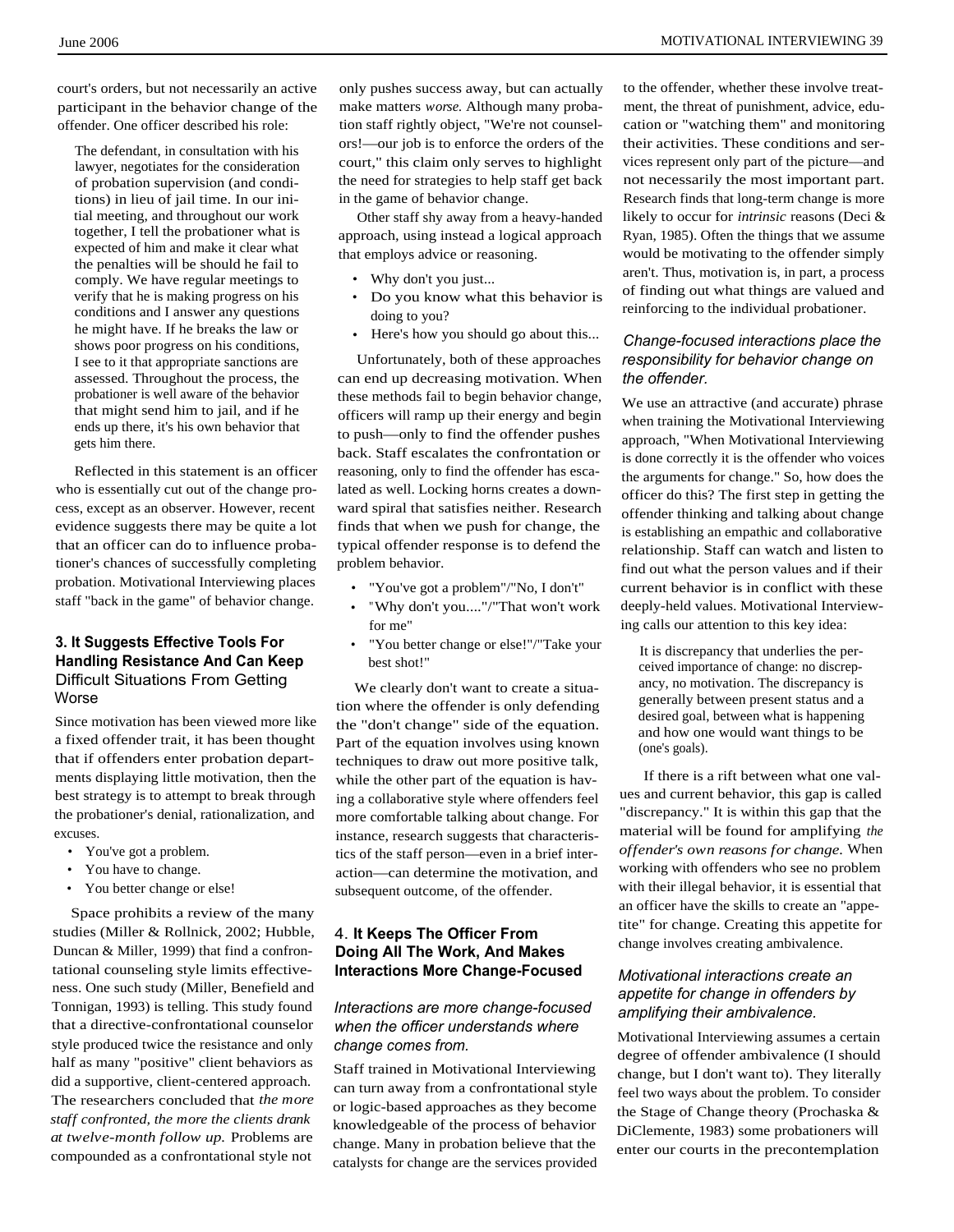stage, seeing their problem behavior as "no problem at all." A few more enter probation supervision in the preparation or action stage, having acknowledged the problem during the first appointment and needing only minimal assistance to begin change efforts. Throughout this process, ambivalence is an internal battle between "I want to do this very much, but I know that I really shouldn't." This pull in two directions generally lies at the heart of compulsive, excessive behavior. The majority of probationers already have both arguments within them—a side that wants to be rid of the problem (pro change), and a side that doesn't believe change is possible or beneficial (stay the same).

Staff have long been taught to see ambivalence as a classic form of "denial," yet for the motivationally-inclined officer it demonstrates a reason for optimism! Rather than being a sign that a person is moving away from change, ambivalence is a signal that change may be on the horizon. *Ambivalence makes change possible—it is the precursor to positive behavior change.*

Offenders can change if they can successfully negotiate their ambivalence. The challenge therefore, is to first identify and increase this ambivalence, and then try to resolve it by creating discrepancy between the actual present and the desired future. The larger the discrepancy, the greater the desire to change. There will be a very small percentage of offenders who have no discrepancy or ambivalence over their current behavior—and no amount of strategies can create it where there is none to start with. However, the good news for probation staff is that a large majority of offenders will enter our departments with a certain amount of concern regarding their behavior. Whether the discrepancy can be harnessed for change depends on whether an officer understands how to recognize it—and use it—to elicit self-motivational speech.

## **5. Motivational Interviewing Will Change Who Does the Talking**

Training in Motivational Interviewing teaches techniques to strategically steer a conversation in a particular direction—yet steering in itself is worthless without the ability to move the conversation forward. Consider how probation officers often work much harder than their probationers. As part of a qualitative research project, Clark (2005a) videotaped actual office appoint-



ments between offenders and their assigned probation officers. The finding was that, in office visits averaging 15 minutes in length, officers "out-talk" offenders by a large margin. For instance, in one session, 2,768 words were spoken between officer and offender. The breakdown? The officer spoke a hefty 2,087 words out of this total while the probationer was allowed only 681 words. Another example demonstrates slightly less talking overall but the ratio of "talk-time" remained similar. Total number of words spoken in this interview was 1,740. The word count found the officer spoke a robust 1,236 words while the offender was relegated to 504. Although listening by itself is no guarantee of behavior change, using strategies to get the offender talking is a prerequisite to being an effective motivational interviewer.

commitments against change

Increases offending behavior

In interactions like this, officers are literally talking themselves out of effectiveness. The problem is not so much that the officer is doing all the talking, but rather that *the offender is not.* It stands to reason that the more the officer is talking, the less opportunity there is for the probationer to talk and think about change.

Compliance can occur *without* the officer listening and the probationer feeling understood—the same cannot be said if one wants to induce behavior change.

## **6. This Approach Will Help You Prepare Offenders for Change**

When you get the offender talking, officers are taught to strategically focus on encouraging productive talk. Frequently, officers want to jump straight to problem solving. However, this approach ignores the fact that most people need to be prepared for change. Getting offenders to do most of the talking is the first step, followed by preparing people to think about change. Motivational Interviewing trains staff in basic listening and speaking strategies:

• Ask Open Questions

arguments in support of change

- Affirm Positive Talk and Behavior
- Reflect What You are Hearing or Seeing
- Summarize What has Been Said

These four techniques (sometimes referred to by the "OARS" acronym, for Open Questions, Affirm, Reflect, and Summarize) will help an offender think about change, and help to gather better quality information so we can assist the person in planning. In some instances, we don't need offenders to talk much, especially when officers are simply gathering information or documenting compliance. But in other instances, when staff are focused on behavior change, the use of OARS will increase the probability that the probationer will speak more—and think more—in a more productive direction. These techniques become a "gas pedal" for conversations.

Figure 1 illustrates some of the markers that help to determine whether the interaction is a good one, that is, whether the probationer is moving closer towards change.

#### *Ask Questions that Raise Interest*

Open questions can help a person resolve their ambivalence in a more positive direction. They help tip the balance toward change. For instance, here are some questions that ask specifically about the offender's reasons for change:

Changes behavior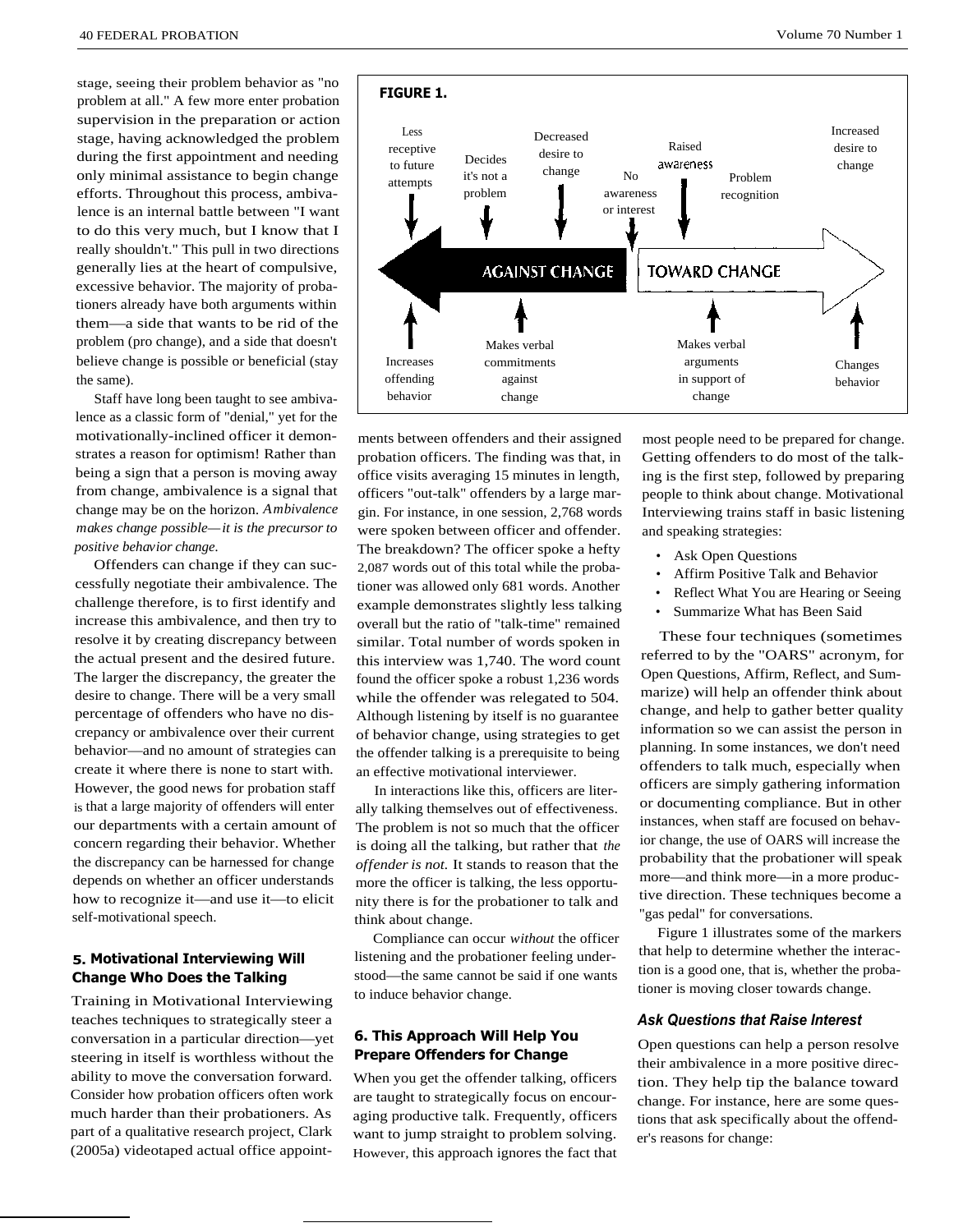Drawbacks of Current Behavior

- What concerns do you have about your drug use?
- What concerns does your wife have about your drug use?
- What has your drug use cost you?

Benefits of Change

- If you went ahead and took care of that class, how would that make things better for you?
- You talk a lot about your family. How would finding a job benefit your family?
- How would that make things better for your kids?

Here are some questions that ask about desire to change:

- How badly do you want that?
- How does that make you feel?
- How would that make you feel differently?

Here are some questions that ask about perceived ability to change

- How would you do that if you wanted to?
- What would that take?
- If you did decide to change, what makes you think you could do it?

Finally, here are some questions that ask about specific commitments the offender will make to change:

- How are you going to do that?
- What will that look like?
- How are you going to make sure that happens?

Since our questions partially determine the offender's responses, we pick questions that encourage more productive talk. When talking about matters of fact, this might be considered leading, but when talking about motivation we assume that every offender has some mixed feelings. The outcome is not fixed, and so we provide every opportunity for offenders to talk and think about positive behavior change. Ideally, this becomes a reinforcing process: We ask questions to evoke change talk, the offender responds with positive statements, we reflect and reinforce what the offender has said, and the probationer continues to elaborate. With Motivational Interviewing, change talk stays front and center through amplification and reflection.

Another benefit from the use of OARS is evident in how it can move troublesome conversations back to productive ends. Unfortunately, a great majority of the responses typically used in probation tend to make bad situations worse. Initially listening to

and trying to understand an offender's anger will lower frustration levels and make future conversations more productive. Understanding an offender's point of view is not the same as agreeing with it. As any argument must involve two people, the motivationally-inclined officer—using OARS—simply takes him or herself out of the mix. It takes two people to argue—it *is impossible to fight alone.* An angry and a combative attitude can often be reduced by simply reflecting back to the offender what they are feeling or thinking. The focus should not rest between the officer and the probationer (force and coercion) but rather between the probationer and *his or her own issues* (discrepancy and ambivalence).

## *7.* **Motivational Interviewing Changes What Is Talked About**

There is good evidence to suggest that people can literally "talk themselves in and out of change" (Walters, et al., 2002). For instance, there are linguistic studies that suggest that the speech of the provider sets the tone for the speech of the client, which in turn, influences the ultimate outcome (Amrhein, et al., 2003). In short, certain statements and questions—and especially a certain provider style—seem to predict whether people decide to change during brief conversations. Offenders may come in with a certain range of readiness, but what the officer says from that point on makes a difference in how the probationer speaks and thinks, and ultimately in how he or she chooses to behave.

# *Eliciting "change talk" (self-motivational speech)*

There has been an increasing interest in short Motivational Interviewing sessions that have been able to match the improvement of several months of outpatient work. As a result, linguists (Amrhein, et al., 2003) began to study the speech content of these motivational sessions—the actual words spoken between a staff person and client—looking for what speech content proved to determine positive behavior change. What they found were five categories of motivational speech desire, ability, reason, need and commitment language. These conditions have been placed in an easy-to-remember acronym of "DARN-C":

D esire (I Want to, prefer, wish) A bility (I Can, able, could, possible) R easons (I Should, why do it?) N eed (I Must, importance, got to) C ommittment (I Will, I'm going to...)

The researchers were quick to point out that not every dimension had to be voiced for behavior change to start. Simply getting the offender to verbalize one of the four constructs (DARN) might be enough. However, the same could not be said for Commitment. It was Commitment talk that actually predicted behavior change. For this reason, staff should be aware of techniques to help increase motivational talk in a general sense—especially navigating conversations towards commitment language.

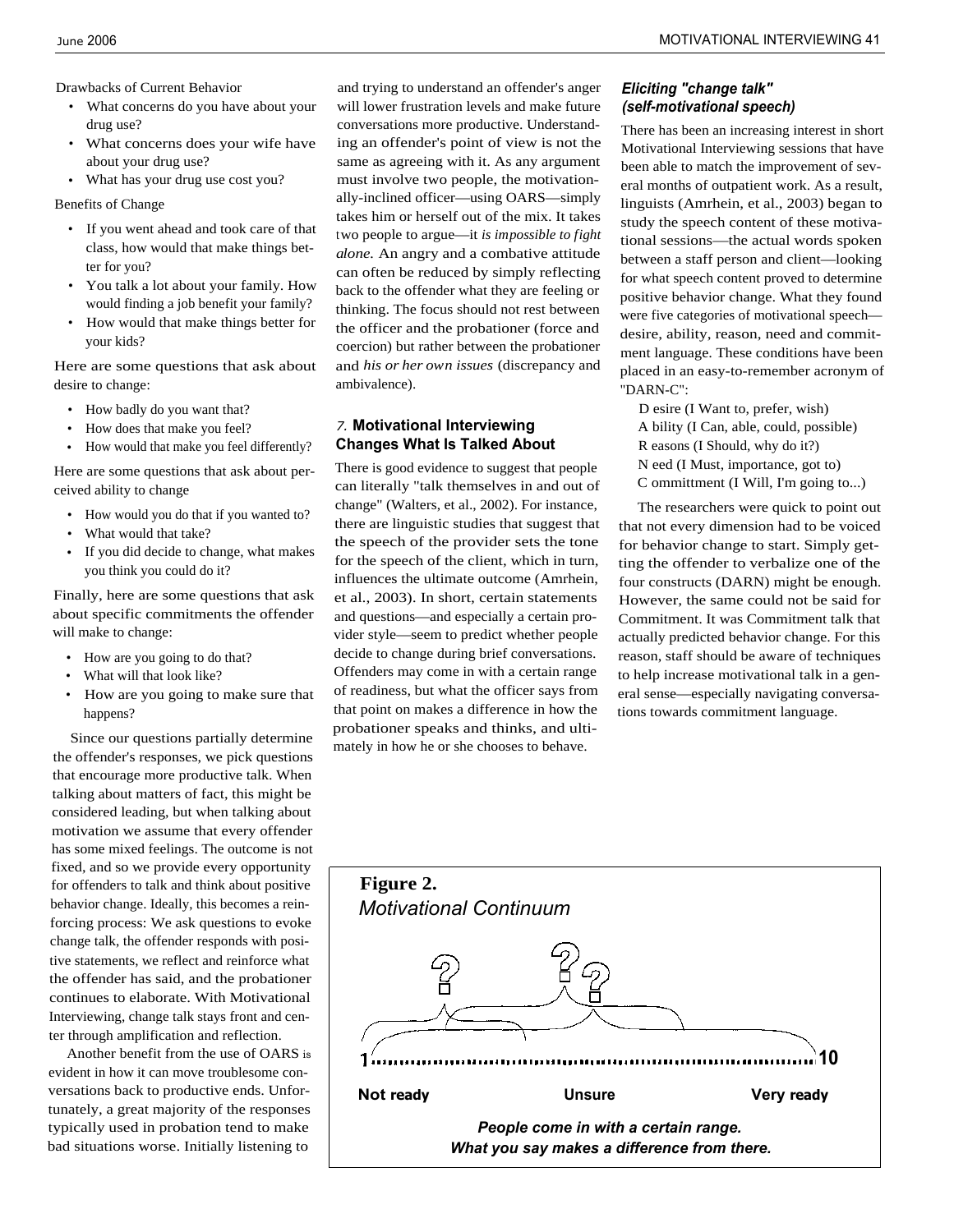## **8. It Allows Officers to Enforce Probation Orders And Deliver Sanctions Without Leaving A Motivational Style.**

#### **Addressing Lying and Deception**

One troublesome feature of criminal justice is the presence of deception, whether by deliberate lies, half-truths or "holding back" of information. In response to violations or lack of progress, offenders sometimes lie ("I didn't do it!") or make excuses for behavior ("I did it but it's not so bad"). The range seems endless: "Everybody does it" (consensus), "It's not that bad" (minimization), "I needed the money" (justification), or "I didn't mean to" (intention). With the coercion inherent in court jurisdiction, it is reasonable to expect deception from a certain percentage of those with whom we work. At the same time, it is important to understand that most offenders don't routinely lie. In contrast to the stereotype of offenders as "deviants" who habitually manipulate others, most offenders bend the truth for pretty ordinary reasons. In fact, to some extent, lying, deception and falsehood—the hiding of our inner selves or outer behavior—is si mply part of our social world. As with honesty, lying is one more natural continuum of human behavior. No different from other human conditions, it is not so much the presence or absence of dishonesty but the degree or amount that becomes a concern.

Why do people lie? Research (Saarni & Lewis, 1993) suggests that people make two assumptions about their own actions. The first involves the belief "I'm a good person" while the second assumes "I am in control most of the time." Believing in these two assumptions is critical for maintaining a healthy psyche—these beliefs both protect and enhance our mental health. These assumptions also mean that we may guard ourselves or speak in a way that protects these assumptions. For instance:

1. A person will lie to "save face."

To save face is to protect a positive self<sup>i</sup> mage—the beliefs that "I am a good person" and "I'm in control."

2. A person will lie to save face for someone he or she cares about.

Relationships are powerful motivators. This explains why abused children may lie to a protective services worker to protect their parent(s) and why one spouse cannot be compelled to testify against the other in a court of law. It creates a conflict to have to provide damaging information

about someone with whom you have a close relationship.

3. A person will lie to protect a perceived loss of freedom or resources.

There are penalties for admitting lawbreaking behavior, and so offenders must weigh the immediate penalties of telling the truth against the possibly worse, but less certain, penalties that might occur if they told a lie.

Any or all of these influences might be present—at any time—as a case progresses through a court system. Offenders constantly weigh their obligations to personal pride, important relationships, or the threat of a loss of freedom—all of this against what is expected of them.

#### *What can be done about it?*

First, the adage, "Don't take it personal" is appropriate here. Taking full responsibility for poor outcomes can conflict with anyone's self-perceptions as a "good" person and "in control." Many offenders will deceive, not so much to con staff as to defend these assumptions within themselves—it involves a need for *self-deception.*

Second, a person will bend information in response to who is asking and how the question is being asked. The way an officer asks a question partially determines what kind of answer the offender gives. Said more strongly, some officers can actually encourage lies through their use of questions. Some officers believe that a confrontational style sends a message to the offender that he or she can't be "taken in" by offenders, but research suggests it's more the opposite. A harsh, coercive style can prompt a paradoxical response, where the harder the officer confronts, the more an offender feels like he has to lie to stay in control or save face. Lying becomes justified based on the personal style of the officer. Rather than evoking change, a confrontive personal style can leave an offender more entrenched in the problem, because it causes him to defend and make excuses for negative behavior.

Third, the probation field has long valued the ability to recognize deception and force the truth from offenders. As with any other profession, no one wants to be played upon, suckered or conned. Yet, trying to force people to admit their faults is exhausting work. In contrast, officers who have a positive, collaborative relationship with their probationers find that they are less likely to be lied to. A mutual working style makes honesty

more likely. A motivational approach doesn't handle deception by ignoring it, nor by getting agitated by it, but rather by taking a step back from the debate.

#### **Addressing Violations and Sanctions**

One thing that makes probation officers unique is their conspicuously dual role. We help the probationer to plan, but dispense sanctions if he fails; we ask for honesty, but also report to the court. Indeed, it is understandable why some officers have a hard time navigating this dual role. The tendency is to move to one side—to become too harsh or too friendly—when a more middle-of-the-road approach is called for. In reality, probation officers are more like consultants, in that we manage the relationship between court and probationer. This is not as far-fetched as some would believe. In truth, we neither make decisions for the probationer nor for the court. If we treat the position from the perspective of a consultant, we can avoid some of the pitfalls inherent in this dual role. Adopting this middle-of-the-road stance makes us not only effective advocates for the court, but also allows us greater power to influence the actions of the probationer.

Motivational Interviewing can make change more likely, but it is by no means a magic bullet. When violations occur, there are a couple of strategies for keeping a motivational edge.

## *1. Explain your dual roles* (Become *the* "go-between")

Motivational Interviewing encourages officers to be honest with offenders about all aspects of their probation, including conditions, incentives, and sanctions. Officers should fully explain up front to the probationer about their dual role—yet do so as someone who represents "both sides." For instance:

I want to make you aware that I have a couple of roles here. One of them is to be the court's representative, and to report on your progress on the conditions that the court has set. At the same time, I act as a representative for you, to help keep the court off your back and manage these conditions, while possibly making some other positive steps along the way. I'll act as a "go-between"—that is, between you and the court, but ultimately you're the one who makes the choices. How does that sound? Is there anything I need to know before proceeding?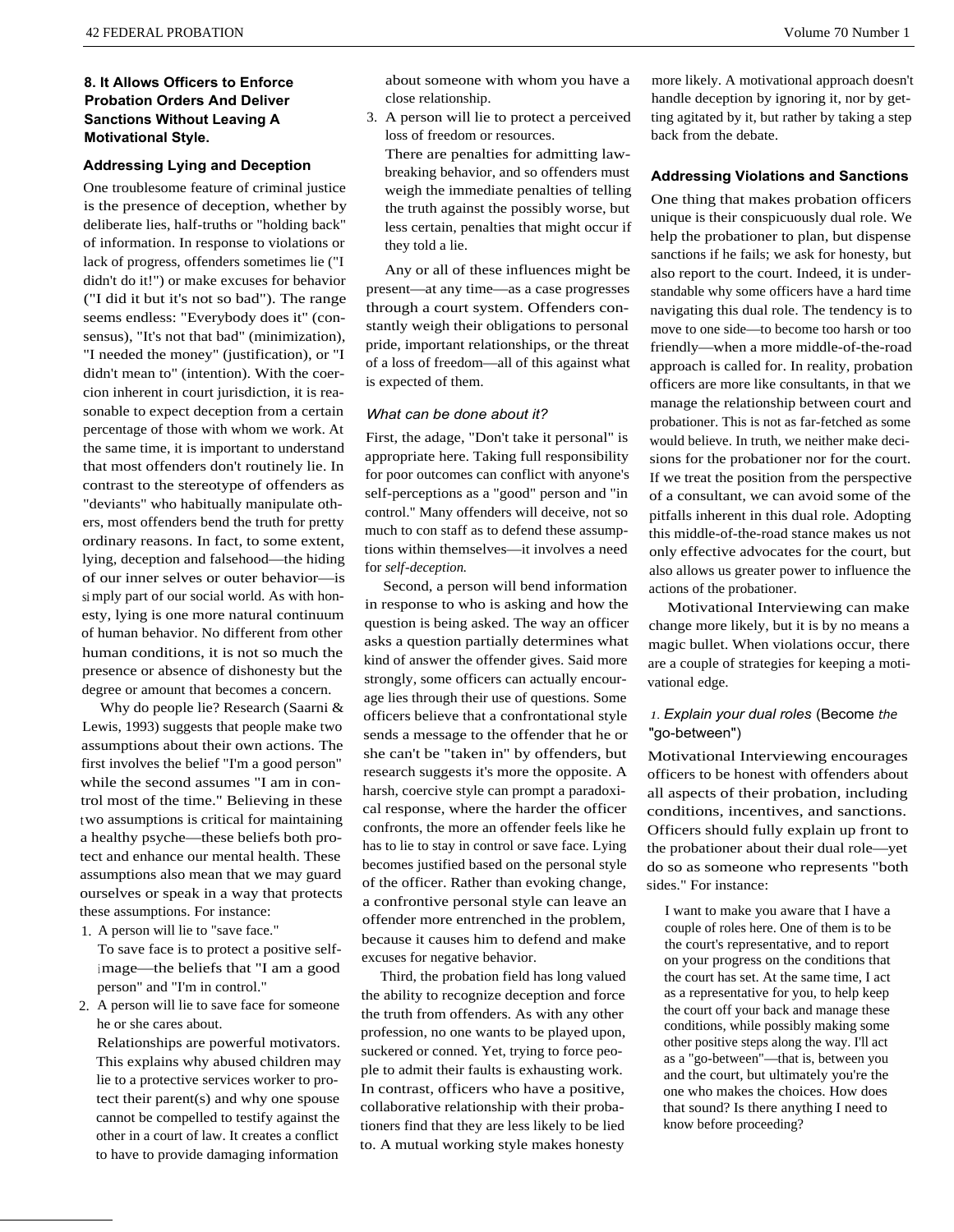#### *2. Address Behavior with an "Even Keel" Attitude*

Adopting a new approach like Motivational Interviewing is clearly a process. Even after an initial training, there is a common pitfall for many officers when compliance problems occur. At some point, if a probationer remains ambivalent (e.g., lack of progress), the officer believes it makes sense to move out of a motivational style and switch over to more coercive and demanding strategies. Staff who initially found the benefits of motivational work will justify heavy-handed tactics—perceiving them to be a natural response to resistance, even remarking that difficult offenders seem to be "asking for it." A critical idea is missed—there is *a difference between enforcing sanctions based on lack of progress, and switching styles to a more heavy-handed approach.* One can enforce court orders and assess sanctions as appropriate, without leaving motivational strategies behind.

Force, for all its bluster, can often make a situation worse. This is especially true when addressing violations. Offenders may already be on the defensive about their progress, and an agitated officer can make the offender's attitude worse. For this reason, *we* suggest that officers address violations with an "even keel" attitude, addressing the behavior, dispensing the appropriate sanction, but not getting agitated or taking the violation personally.

Motivationally-inclined officers offer their support—and their regrets—to the probationer who might be considering a violation of probation orders:

PO: "We've talked about this before. In another two weeks, you will be in violation of this court order. We have also talked about how it is up to you. You can certainly ignore this order but sanctions will be assessed."

Probationer: "Darn right I can ignore it—this is so stupid!"

PO: "It seems unfair that you're required to complete this condition. It feels to you like it might be a waste of your time."

Probationer: "Yeah. I can't believe I have to do this!"

PO: "It's important that I tell you that my (supervisor, judge, responsibilities, policy, position) will demand that I assess a consequence if it's not completed before the next two weeks."

Probationer: "You don't have to report this."

PO: "Unfortunately, that's part of my job. I have to follow orders here. So, this will be something I'll have to do."

Probationer: "You mean you can't just let it go?"

PO: "No, I don't have a choice. But—you have a choice, even if  $I$  don't. Is there anything we can do to help you avoid these consequences before the end of the month (next meeting, court deadline)?"

Probationer: "I'll think about it, it just seems unfair."

A confrontational approach is always an option, but at this point simply recognizing the offender's reluctance, and fairly informing him or her about what is likely to happen, can improves the likelihood that a decision for compliance will eventually overtake the emotions of the moment.

In this example, the officer refuses to leave the middle, neither defending the court's order, nor siding with the offender to stop the sanction. When it comes to the specific sanction, the officer defers to the court, and re-emphasizes a collaborative relationship: "How do we (you, significant others and myself) keep them (the judge, the court, agency policy) off your back?" Finally, the officer emphasizes the offender's personal responsibility. Offenders don't have to complete their conditions; they always have the option of taking the sanction.

Motivational Interviewing steers clear of both the hard and soft approaches. The "hard" approach is overly-directive and defends the court's authority ("You better do this!," "Drop the attitude, you're the one who broke the law," "Don't blame the court"). Less examined is the "soft" approach. This approach leaves the officer defending the probationer, ("I won't tell this time—but don't do it again," "Do you know what the court would do if I brought this to their attention?"). A positive alliance is not the same as ignoring violations to keep a good relationship at any cost ("You better get it together or I'll have to do something"), nor is it the same as allowing the situation to become personal and attempting to "out-tough" the offender ("I'll lock you up!"). Both approaches miss the mark as they prevent the officer from occupying the "middle ground."

A motivational approach is about finding the middle ground of a consultant who works with both sides (the court and the offender). Officers can work in partnership with the offender, while still being true to their court roles. Officers can respect personal choice,

but not always approve of the offender's behavior. By their skills and strategies, agents can supervise for compliance and, at the same time, increase readiness for change.

#### **References**

- Amrhein, P. C., Miller, W. R., Yahne, C. E., Palmer, M., & Fulcher, L., Client commitment language during motivational interviewing predicts drug use outcomes. *Journal of Consulting and Clinical Psychology* 71(5), 862-878. (2003).
- Birgden, Astrid, "Therapeutic Jurisprudence and Responsivity: Finding the Will and the Way in Offender Rehabilitation" *Psychology,* Crime *and Law* (September, 2004). Vol. 10(3), pp. 283-295.
- Burke, Brian, L., Arkowitz, Hal, & Dunn, Christopher "The Efficacy of Motivational Interviewing and Its Adaptations: What We Know So Far" In W. Miller & S. Rollnick (Eds.) *Motivational Interviewing: Preparing People For Change.* (2nd edition) New York: Guildford Press (2002).
- Clark, Michael D. "Motivational Interviewing for Probation Staff: Increasing the Readiness to Change." *Federal Probation Journal* (United States Courts). Vol. 69 (2). 22-28. (December, 2005a). (URL: http://www. uscourts.gov/fedprob/December\_2005/ interviewing.html
- Clark, Michael D., [Qualitative Review of Probation Officer/Offender Dialogues: Transcript word counts for "talk-time" ratios] Unpublished study. Center for Strength-based Strategies. (2005b).
- Clark, Michael, D. "Entering the Business of Behavior Change: Motivational Interviewing for Probation Staff" *Perspectives. Journal of the American Probation & Parole Association.* Vol. 30 (1). 38-45. (Winter 2006).
- Deci, Edward. L., & Ryan, Richard. M., *Intrinsic motivation and self-determination in human behavior.* New York: Plenum. (1985).
- Duncan, Barry, Miller, Scott, & Sparks, Jacqueline, *The Heroic Client: A Revolutionary Way to Improve Effectiveness Through Client-Directed, Outcome-Informed Therapy.* San Francisco: Jossey-Bass (2004).
- Farrall, Stephen, *Rethinking What Works with Offenders: Probation, social context and desistance from crime.* Wilan Publishing: Portland, OR. (2002).
- Ginsburg, LLD., Mann, R.E., Rotgers, F., and Weekes, J.R. Motivational Interviewing with Criminal Justice Populations. In W. R. Miller & S. Rollnick, *Motivational interviewing: Preparing people for change* (2nd ed. pp.). *New* York: Guilford Press. (2002).
- Harper, Rosalyn & Hardy, Susan. "An Evaluation of Motivational Interviewing as a Method of Intervention with Clients in a Probation Setting" *British Journal of Social Work.* Pg. 393-400. (June, 2000).